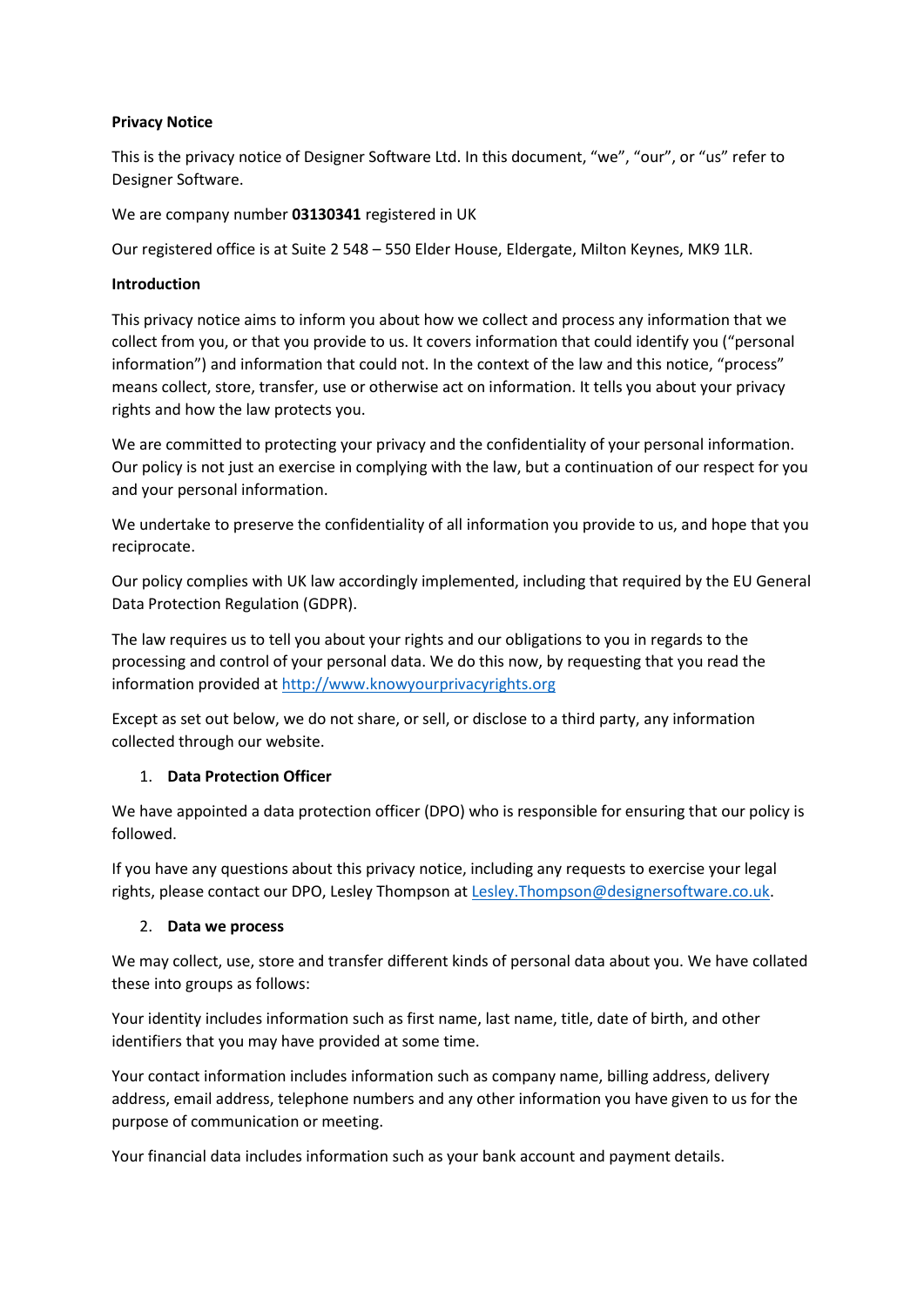Transaction data includes details about payments or communications to and from you and information about products and services you have purchased from us.

Technical data includes your internet protocol (IP) address, browser type and version, time zone setting and location, browser plug-in types and versions, operating system and platform and other technology on the devices you use to access this website.

Your profile includes information such as your username, purchases or orders made by you, your interests, preferences, feedback and survey responses.

Marketing data includes your preferences in receiving marketing from us; communication preferences; responses and actions in relation to your use of our services.

We may aggregate anonymous data such as statistical or demographic data for any purpose. Anonymous data is data that does not identify you as an individual. Aggregated data may be derived from your personal data but is not considered personal information in law because it does not reveal your identity.

For example, we may aggregate profile data to assess interest in a product or service.

However, if we combine or connect aggregated data with your personal information so that it can identify you in any way, we treat the combined data as personal information and it will be used in accordance with this privacy notice.

### 3. **Special personal information**

Special personal information is data about your race or ethnicity, religious or philosophical beliefs, sex life, sexual orientation, political opinions, trade union membership, information about your health and genetic and biometric data.

We may collect special personal information about you if there is a lawful basis on which to do so.

## 4. **If you do not provide personal information we need**

Where we need to collect personal data by law, or under the terms of a contract we have with you, and you fail to provide that data when requested, we may not be able to perform that contract. In that case, we may have to stop providing a service to you. If so, we will notify you of this at the time.

#### **The bases on which we process information about you**

The law requires us to determine under which of six defined bases we process different categories of your personal information, and to notify you of the basis for each category.

If a basis on which we process your personal information is no longer relevant then we shall immediately stop processing your data.

If the basis changes then if required by law we shall notify you of the change and of any new basis under which we have determined that we can continue to process your information.

## 5. **Information we process because we have a contractual obligation with you**

When you sign up for updates or newsletters, buy a product or service from us, or otherwise agree to our terms and conditions, a contract is formed between you and us.

In order to carry out our obligations under that contract we must process the information you give us. Some of this information may be personal information.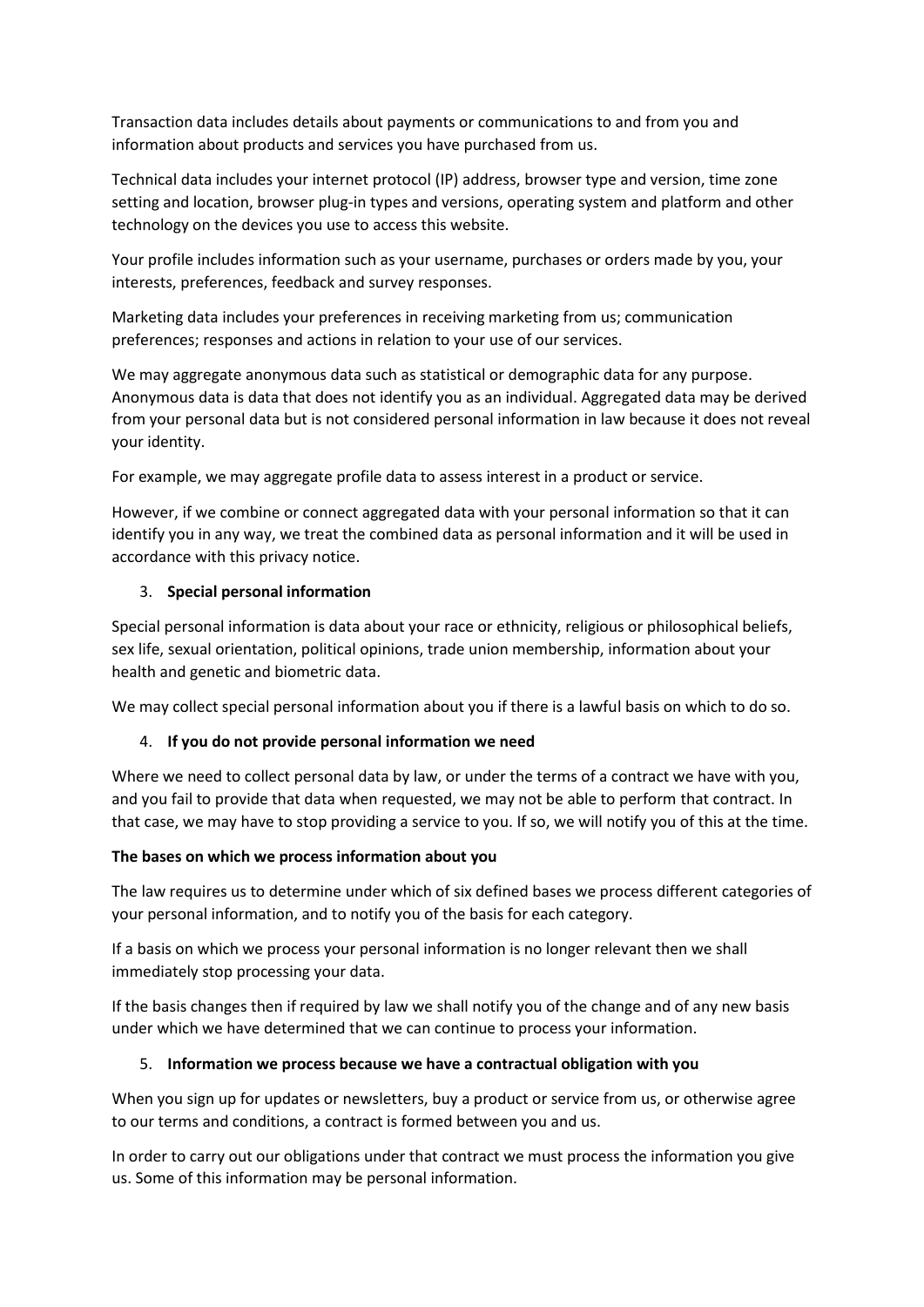We may use it in order to:

- verify your identity for security purposes
- sell products to you
- provide you with our services
- provide you with suggestions and advice on products, services and how to obtain the most from using our products

We process this information on the basis there is a contract between us, or that you have requested we use the information before we enter into a legal contract.

We shall continue to process this information until the contract between us ends or is terminated by either party under the terms of the contract.

### 6. **Information we process with your consent**

Through certain actions when otherwise there is no contractual relationship between us, such as when you browse our website or ask us to provide you more information about our business, including our products and services, you provide your consent to us to process information that may be personal information.

Wherever possible, we aim to obtain your explicit consent to process this information, for example, by asking you to agree to our use of cookies.

We continue to process your information on this basis until you withdraw your consent or it can be reasonably assumed that your consent no longer exists.

You may withdraw your consent at any time by instructing us [info@designersoftware.co.uk.](mailto:info@designersoftware.co.uk) However, if you do so, you may not be able to use our our services further.

#### 7. **Information we process for the purposes of legitimate interests**

We may process information on the basis there is a legitimate interest, either to you or to us, of doing so.

Where we process your information on this basis, we do after having given careful consideration to:

- whether the same objective could be achieved through other means
- whether processing (or not processing) might cause you harm
- whether you would expect us to process your data, and whether you would, in the round, consider it reasonable to do so

For example, we may process your data on this basis for the purposes of:

- record-keeping for the proper and necessary administration of our business
- responding to unsolicited communication from you to which we believe you would expect a response
- protecting and asserting the legal rights of any party
- insuring against or obtaining professional advice that is required to manage organisational or business risk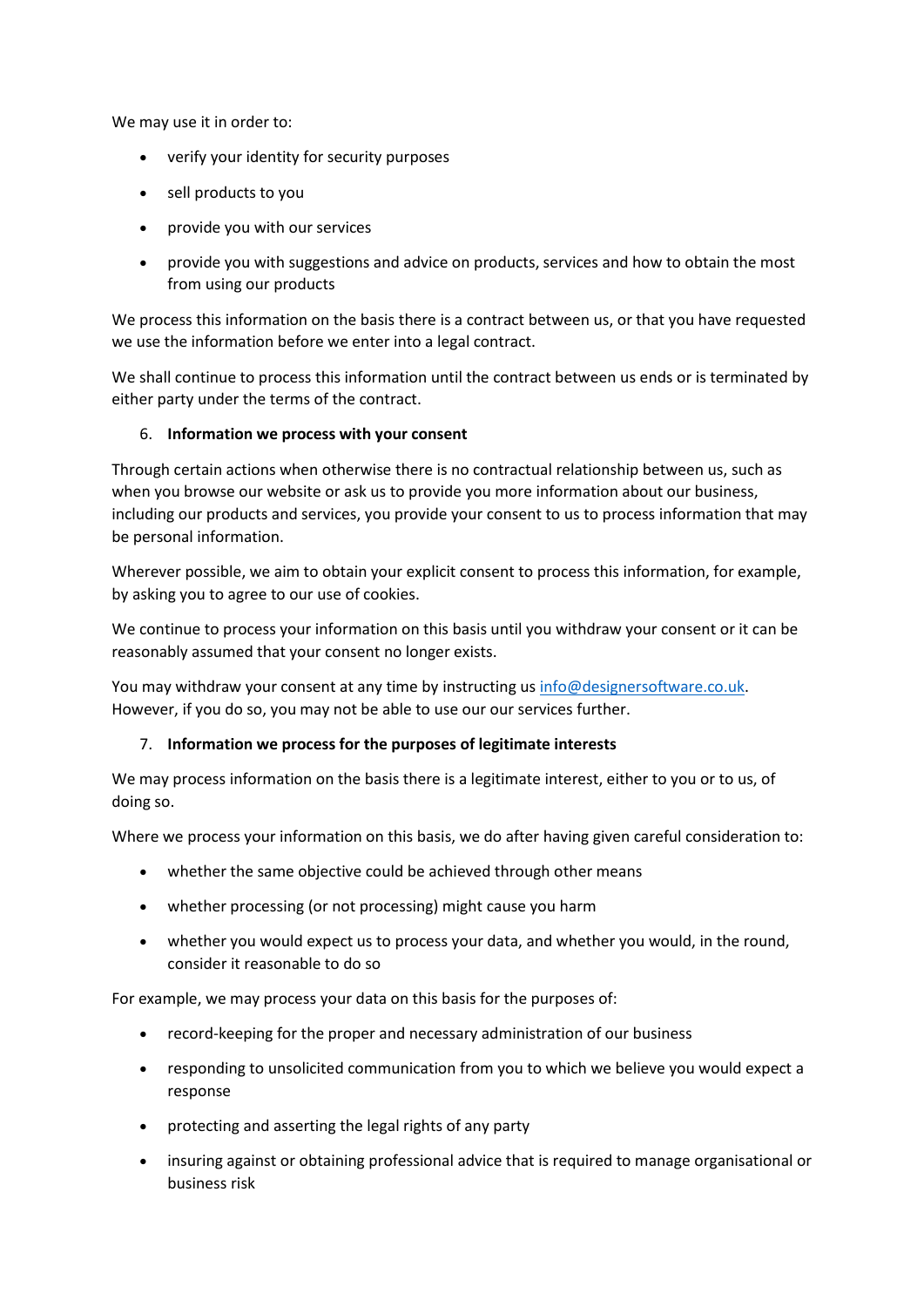• protecting your interests where we believe we have a duty to do so

### 8. **Information we process because we have a legal obligation**

Sometimes, we must process your information in order to comply with a statutory obligation.

For example, we may be required to give information to legal authorities if they so request or if they have the proper authorisation such as a search warrant or court order.

This may include your personal information.

### **Specific uses of information you provide to us**

### 9. **Complaints regarding content on our website**

If you complain about any of the content on our website, we shall investigate your complaint.

If we feel it is justified or if we believe the law requires us to do so, we shall remove the content while we investigate.

Free speech is a fundamental right, so we have to make a judgment as to whose right will be obstructed: yours, or that of the person who posted the content that offends you.

If we think your complaint is vexatious or without any basis, we shall not correspond with you about it.

## 10. **Information relating to your method of payment**

Payment information is never taken by us or transferred to us either through our website or otherwise. Our employees and contractors never have access to it.

## 11. **Job application and employment**

If you send us information in connection with a job application, we may keep it for up to three years in case we decide to contact you at a later date.

If we employ you, we collect information about you and your work from time to time throughout the period of your employment. This information will be used only for purposes directly relevant to your employment. After your employment has ended, we will keep your file for six years before destroying or deleting it.

## 12. **Communicating with us**

When you contact us, whether by telephone, through our website or by e-mail, we collect the data you have given to us in order to reply with the information you need.

We record your request and our reply in order to increase the efficiency of our business.

We keep personally identifiable information associated with your message, such as your name and email address so as to be able to track our communications with you to provide a high quality service.

#### 13. **Complaining**

When we receive a complaint, we record all the information you have given to us.

We use that information to resolve your complaint.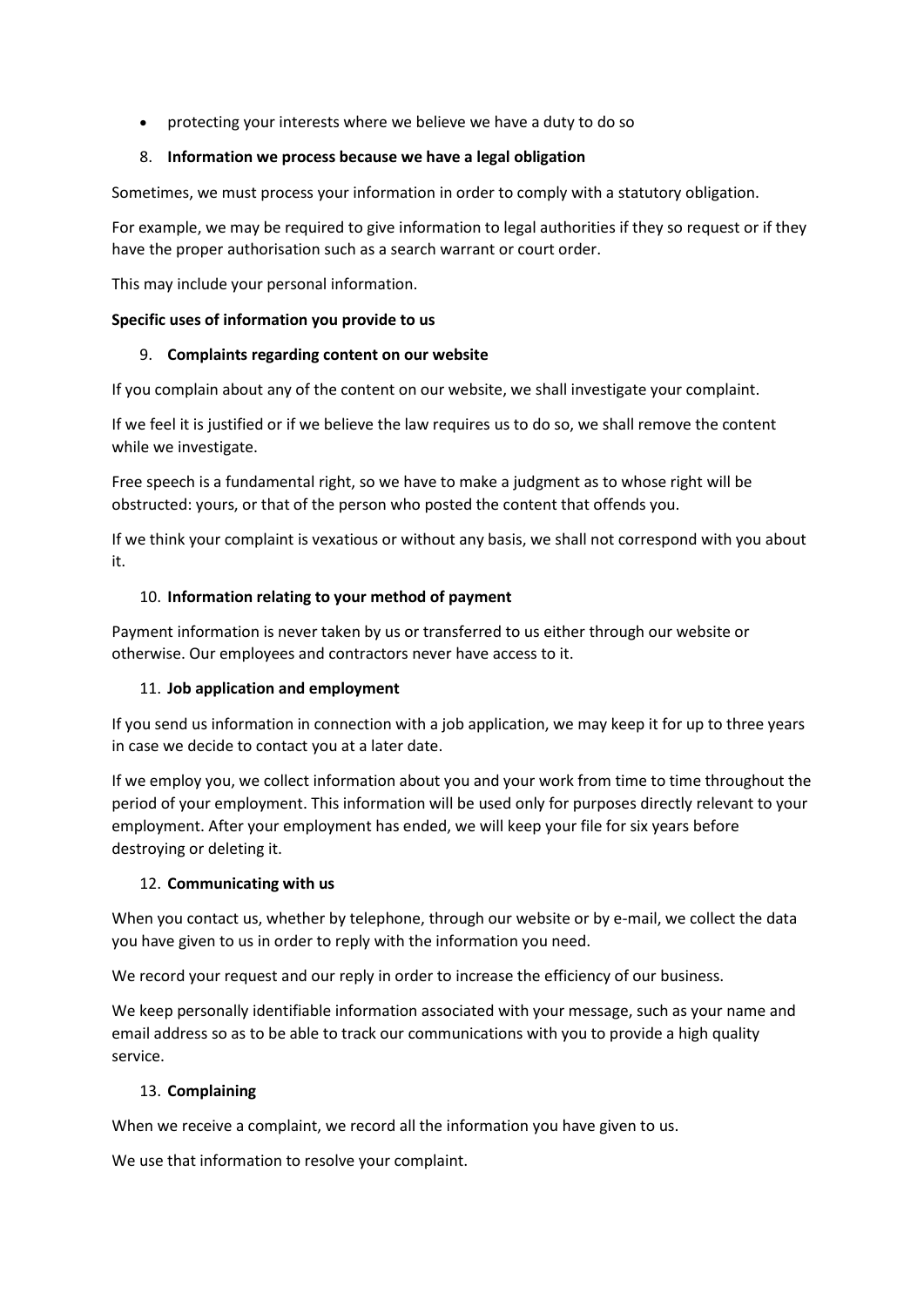If your complaint reasonably requires us to contact some other person, we may decide to give to that other person some of the information contained in your complaint. We do this as infrequently as possible, but it is a matter for our sole discretion as to whether we do give information, and if we do, what that information is.

We may also compile statistics showing information obtained from this source to assess the level of service we provide, but not in a way that could identify you or any other person.

#### **Use of information we collect through automated systems when you visit our website**

### 14. **Cookies**

Cookies are small text files that are placed on your computer's hard drive by your web browser when you visit any website. They allow information gathered on one web page to be stored until it is needed for use on another, allowing a website to provide you with a personalised experience and the website owner with statistics about how you use the website so that it can be improved.

Some cookies may last for a defined period of time, such as one day or until you close your browser. Others last indefinitely.

Your web browser should allow you to delete any you choose. It also should allow you to prevent or limit their use.

Our website uses cookies. They are placed by software that operates on our servers, and by software operated by third parties whose services we use.

When you first visit our website, we ask you whether you wish us to use cookies. If you choose not to accept them, we shall not use them for your visit except to record that you have not consented to their use for any other purpose.

If you choose not to use cookies or you prevent their use through your browser settings, you will not be able to use all the functionality of our website.

We use cookies in the following ways:

- to track how you use our website
- to record whether you have seen specific messages we display on our website
- to keep you signed in our site
- to record your answers to surveys and questionnaires on our site while you complete them
- to record the conversation thread during a live chat with our support team

#### 15. **Personal identifiers from your browsing activity**

Requests by your web browser to our servers for web pages and other content on our website are recorded.

We record information such as your geographical location, your Internet service provider and your IP address. We also record information about the software you are using to browse our website, such as the type of computer or device and the screen resolution.

We use this information in aggregate to assess the popularity of the webpages on our website and how we perform in providing content to you.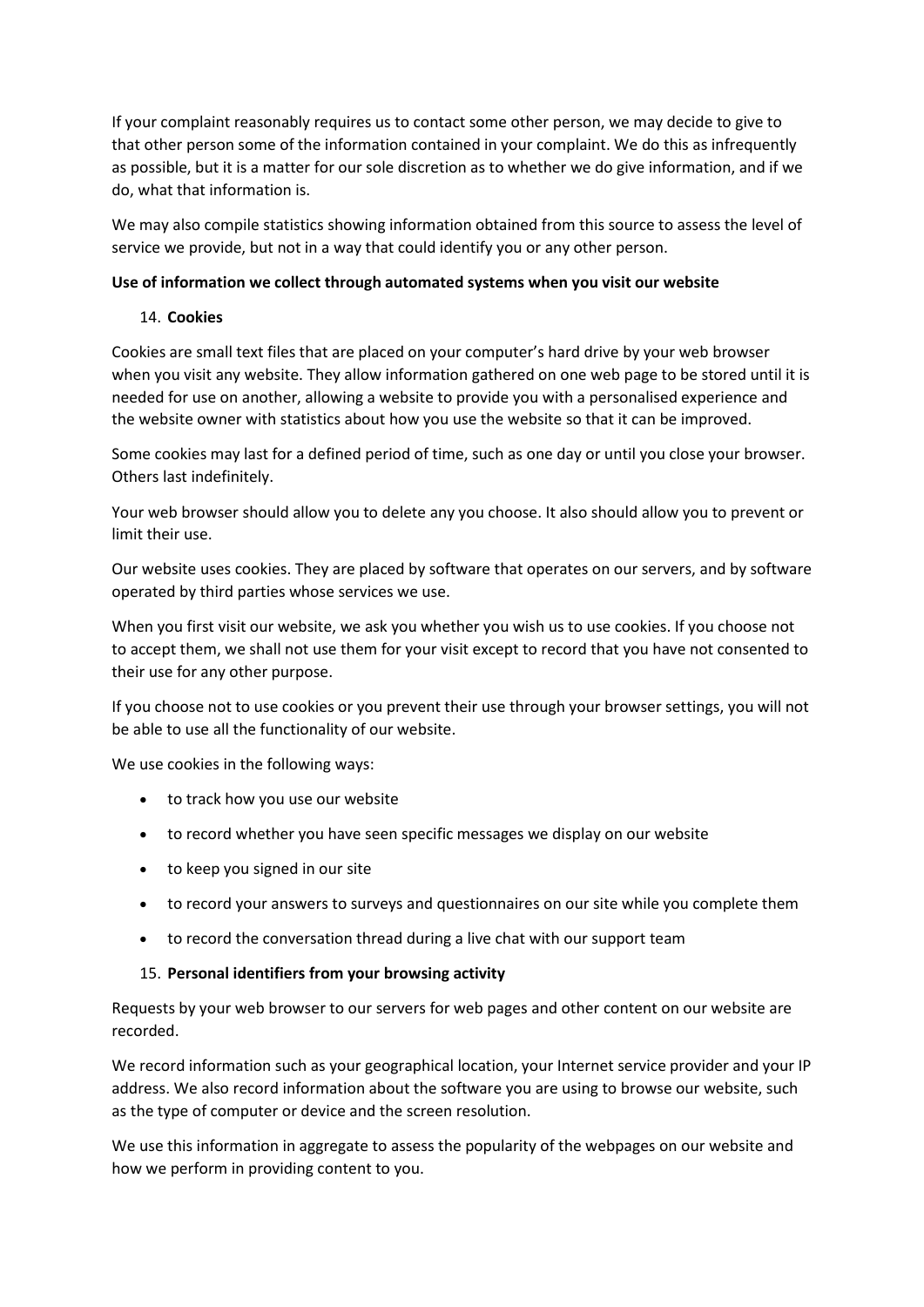If combined with other information we know about you from previous visits, the data possibly could be used to identify you personally, even if you are not signed in to our website.

## **Disclosure and sharing of your information**

## 16. **Information we obtain from third parties**

Although we do not disclose your personal information to any third party (except as set out in this notice), we sometimes receive data that is indirectly made up from your personal information from third parties whose services we use.

No such information is personally identifiable to you.

## **Control over your own information**

# 17. **Your duty to inform us of changes**

It is important that the personal data we hold about you is accurate and current. Please keep us informed if your personal data changes.

# 18. **Access to your personal information**

At any time you may review or update personally identifiable information that we hold about you, by emailing [info@designersoftware.co.uk.](mailto:info@designersoftware.co.uk)

After receiving the request, we will tell you when we expect to provide you with the information, and whether we require any fee for providing it to you.

# 19. **Removal of your information**

If you wish us to remove personally identifiable information from our website, you should contact us to make your request.

This may limit the service we can provide to you.

# 20. **Verification of your information**

When we receive any request to access, edit or delete personal identifiable information we shall first take reasonable steps to verify your identity before granting you access or otherwise taking any action. This is important to safeguard your information.

## **Other matters**

## 21. **Use of site by children**

We do not sell products or provide services for purchase by children, nor do we market to children.

If you are under 18, you may use our website only with consent from a parent or guardian

We collect data about all users of and visitors to these areas regardless of age, and we anticipate that some of those users and visitors will be children.

Such child users and visitors will inevitably visit other parts of the site and will be subject to whatever on-site marketing they find, wherever they visit.

## 22. **Encryption of data sent between us**